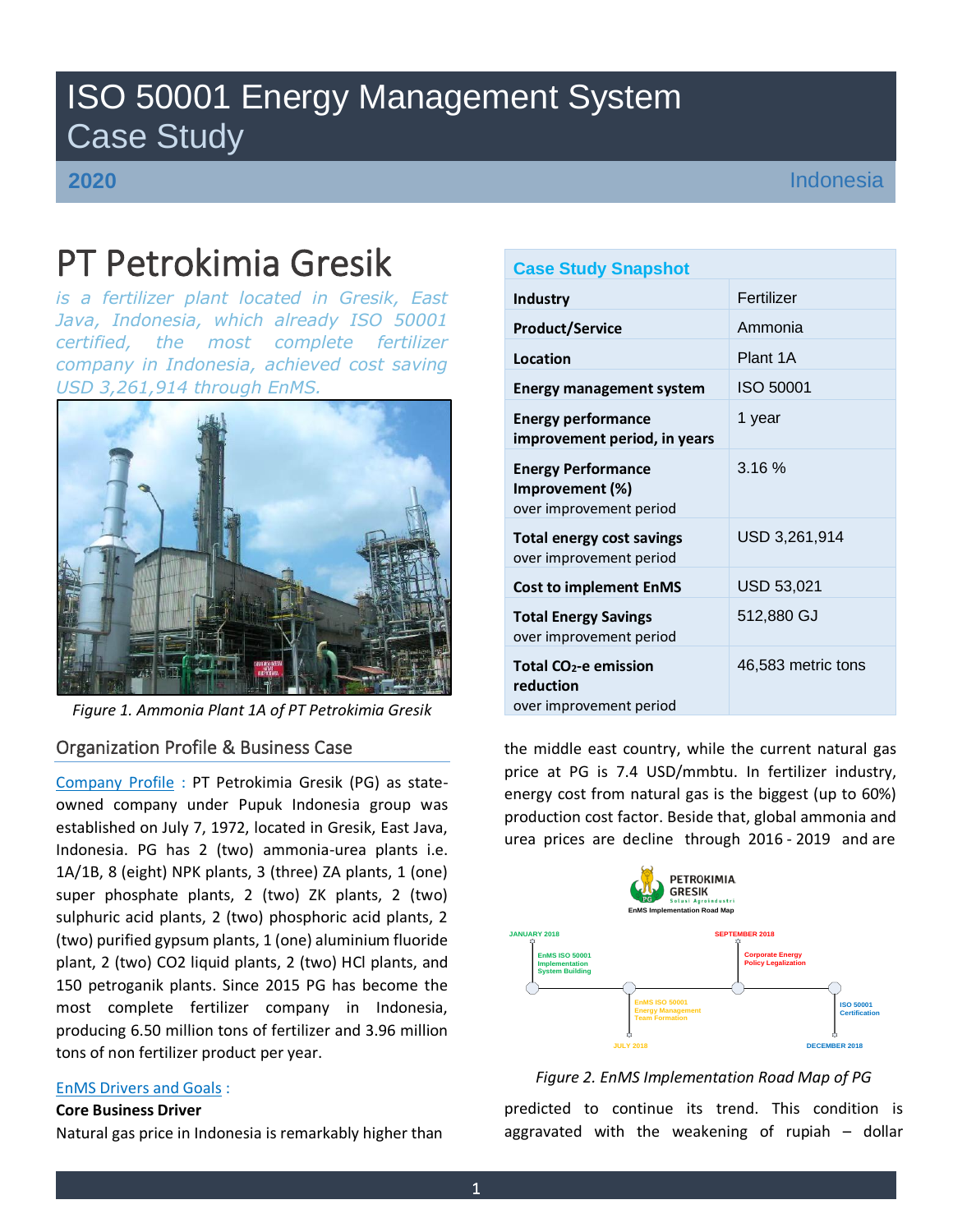exchange rate which cause severe loss in company, particularly because PG buys natural gas in dollar and sells some of the products domestically in rupiah in order to meet the requirement of Government's Public Service Obligation (PSO). In order to survive, production cost reduction is mandatory to be done by all of employee, and focused on natural gas efficiency as the most significant object.



*Figure 3. Cost of Good Sold vs Price of Ammonia & Urea*

#### **Survival Driver**

- Government regulation (PP no. 70/2009) about energy conservation.
- President instruction no. 13/2011 about water and energy conservation.
- Energy & mineral resources regulation no. 14/2012 about energy management.
- Establishing energy efficiency programs.
- Top management's instruction called "Business Transformation (Shifting Paradigm)" to alter company's culture about energy, cost, and utilities efficiency.
- To achieve gold-PROPER (National Program for Assessment of Company's Performance Rating in Environmental Management).
- Integrated system management signed by President Director.

## *"Energy efficiency should be on the top priority list for our company, it is the fastest, easiest, and cheapest way to save money."*

-Rahmad Pribadi, President Director

#### Business Benefits

PG initially implemented ISO 50001 at Ammonia 1A plant since December 2018 with total implementation cost USD 53,021 resulting :

#### **Tangible Benefits:**

**Financial Benefit** *:* Cost saving USD 240,504 calculated based on energy performance gap between actual energy consumption compared to baseline, then can be described in terms of cumulative sum (cusum) shown in Figure 4. Baseline is set using regression method, actual energy consumption (GJ) in 2019 generate linear formula y=39.31x + 9215.



#### *Figure 4. Cusum of Energy Saving Ammonia 1A Plant*

**Environmental Benefit:** CO2 reduction of 46,583 ton, since the main energy source was natural gas, then CO2 reduction calculated based on energy saving (in mmbtu) multiplied by CO2 emission factor 53 kg CO2/mmbtu.

**Productivity Benefit:** Increasing back end rate 0.2% in ammonia converter lead to product increase 2.7 ton/day resulted from changing rotor air compressor turbine.

#### **Intangible Benefits:**

• Improving energy-saving culture showed by company innovation regarding energy efficiency has increased from 117 innovation group in 2018 to 130 innovation group in 2019.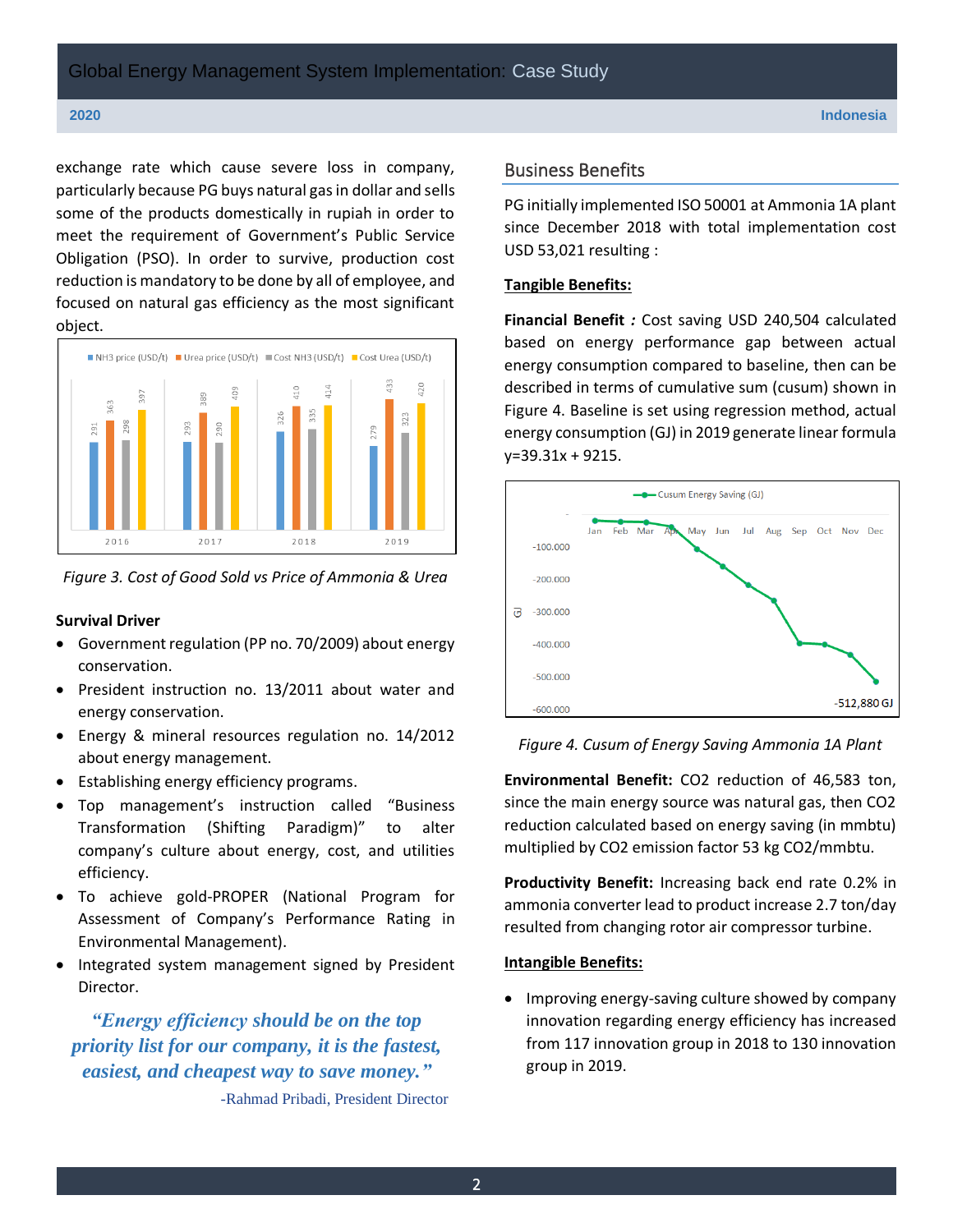- In 2019, PG has received Green-the 2<sup>nd</sup> highest award in PROPER assessment out of more than 1000 industry participate in national level.
- Gold Asia Pasific Stevie Award for innovation and industrial design in 2019.
- Gold winner in International Business reward for large chemical plants in 2019.
- Platinum-the highest category in SNI award 2019.
- In 2019, PG has received 3 diamond, 13 platinum, and 3 gold category in national convention and quality control held in Batam, Indonesia.
- In 2019, PG has received 3 stars (the highest award) in international convention onquality control circle, and also got best impact on transformation category.

#### Plan

**Top Management Commitment:** At first Petrokimia Gresik's top management have already issued energy policy stated in Integrated Management System (IMS) point no. 8 "doing sustainable energy conservation particularly on energy efficiency", and board of director thought that this IMS would be more comprehensive by implementing EnMS ISO 50001.



*Figure 5. Integrated Management System*

Certifying to ISO 50001 may require significant time and resources. The largest investment is in staff time and expertise, which is required to implement all the provisions of the standard. This includes establishing policies regarding energy management. A strong and obvious commitment from top management will be required to provide the guidance needed in order for the staff to understand the importance of the standard to the organization.

During the implementation of ISO 50001 in 2018, top management has committed to provide necessary resources in term of budget totaling of USD 500,000. Top management appoints dedicated implementation team and facilitates them with sufficient training programs to ensure good competency.

**Energy Review, Baseline, and EnPI :** PG has real-time online monitoring data in Ammonia 1A Plant for a basis to analyze and identify SEU (Significant Energy User) such as energy of process, energy of primary reformer, energy of steam, and energy of electricity. Baseline period was set for 1 year operation after annual maintenance, considered as the best plant performance.

| Plant      | SEU                     | <b>Driver</b>                       | <b>Baseline</b> | <b>R2</b> | <b>EnPI</b> |
|------------|-------------------------|-------------------------------------|-----------------|-----------|-------------|
| Ammonia 1A | <b>Primary Reformer</b> |                                     |                 | 0.995     | GJ          |
|            | Package Boiler          | Ammonia Product $y = 39.31x + 9215$ |                 |           |             |
|            | Cooling Tower Fan       |                                     |                 |           |             |

*Figure 6. Baseline and EnPI*

**Objective & target :** 3% energy saving target equivalent to USD 3,096,869 by 2019 was the priority according to long term corporate plan that stated in "Long Term Corporate Energy Planning Document" with target in 2020 Urea 1A Plant are implemented EnMS based on ISO 50001.

**Eco List and Action Plan:** The Energy Conservation Opportunity (ECO) list was identified from internal energy audit and Focus Group Discussion (FGD). ECO list will be classified into operational (no cost), investment, and turn around. Operational ECO list directly turned into action plan program. Investment and turn around ECO list will be an action plan programs through risk management scoring.

| <b>ECO NAME</b>  | <b>DESCRIPTION</b>                                                                                                        |  |  |  |  |
|------------------|---------------------------------------------------------------------------------------------------------------------------|--|--|--|--|
| Ernine Varipulse | Breaker and motor circuit modification to save energy on demin pump P-20218                                               |  |  |  |  |
| Mekamon          | Sealing system modification to increase boiler feed water pump efficiency P-<br>2203                                      |  |  |  |  |
| Libero Pantem    | Modification of pressure transmitter at ammonia exchanger EA-203 to<br>decrease electricity consumption                   |  |  |  |  |
| Zasui            | Modification of line spool for cleaning oil cooler gas turbine generator to<br>decrease downtime from 2 days into 2 hours |  |  |  |  |

*Figure 7. Example of ECO List Data*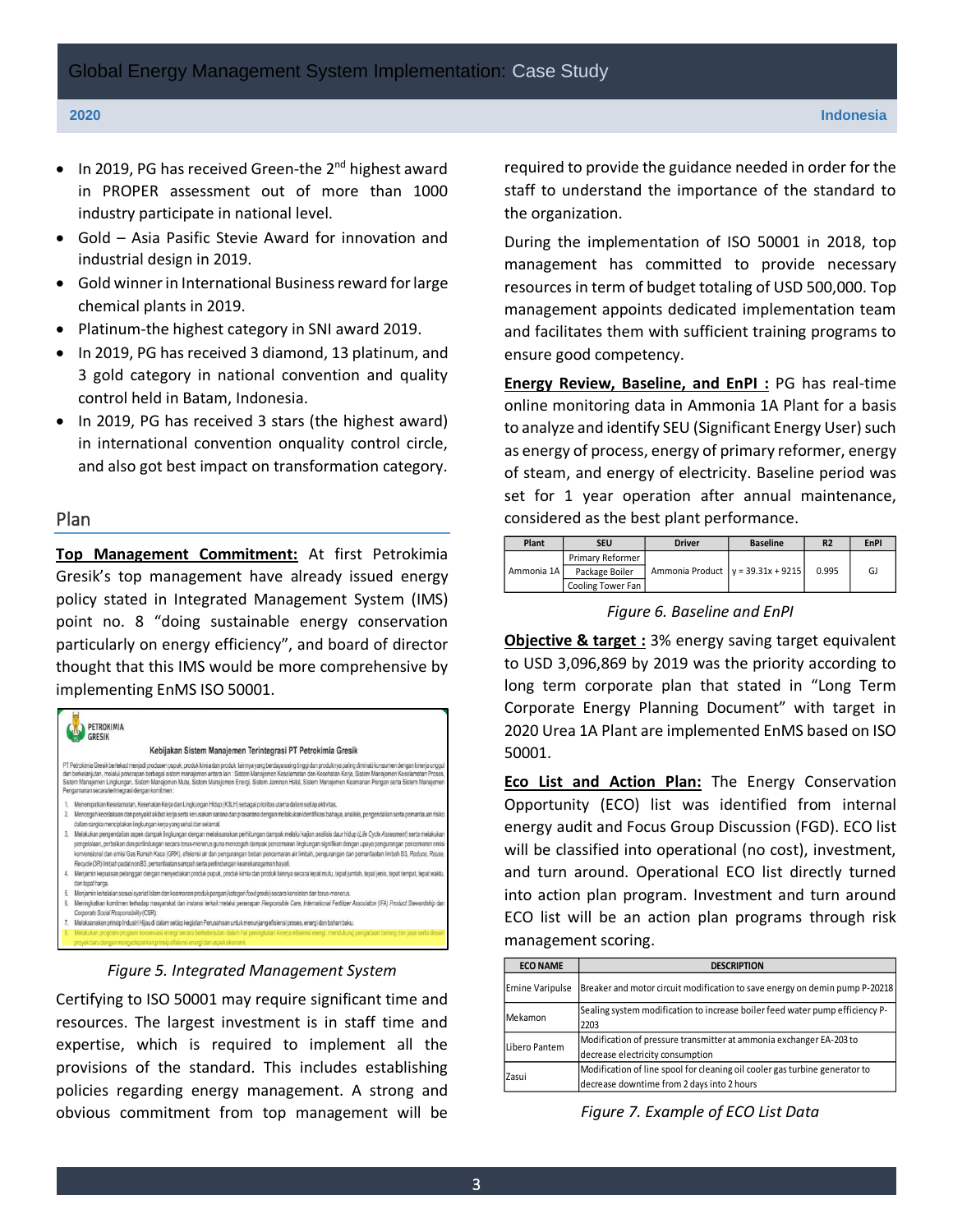

*Figure 8. Risk Management Scoring Procedure*

*"ISO 50001 implementation will be a great chance for our company to save money by saving energy consumption."*

—I Ketut Rusnaya, Production Director

#### Do, Check, Act

**Implementation Action Plan:** The following are the top programs that have been implemented:

| <b>No</b>      | <b>Energy Performance Improvement Program at</b>                                         | 2018       |              | 2019       |              |
|----------------|------------------------------------------------------------------------------------------|------------|--------------|------------|--------------|
|                | Ammonia 1A Plant                                                                         | Cost (USD) | Saving (USD) | Cost (USD) | Saving (USD) |
|                | <b>Operasional Program (no cost)</b>                                                     |            |              |            |              |
| 1              | Reduce oxygen excess in Reformer flue gas<br>from 2% to 1,5%                             |            | 15.643       |            | 19.282       |
| $\overline{2}$ | Reduce temperature outlet Primary Reformer<br>from 810 degC to 790degC                   |            |              |            | 377.143      |
|                | <b>Investement Program</b>                                                               |            |              |            |              |
| 1              | Modification of purge gas line to boiler                                                 |            |              | 7.143      | 1.428.993    |
| $\mathfrak z$  | Catalyst replacement at HTS, LTS, and Primary<br>Reformer using high efficiency catalyst | 433.620    | 130.086      | 1.099.828  | 659.897      |
| 3              | Enlarge ammonia pipeline from 3" to 4"                                                   |            |              | 285.714    | 392.857      |
|                | <b>Turn Around Program</b>                                                               |            |              |            |              |
| 1              | Rotor Air Compressor turbin replacement                                                  |            |              | 257.143    | 822.857      |
| $\overline{2}$ | Mol Sieve 4A replacement                                                                 | 18.788     | 7.515        |            | 9.770        |
|                | Total                                                                                    | 452.408    | 153.244      | 1.649.828  | 3.710.799    |

### *Figure 9. Energy Improvement Program 2018-2019 at Ammonia 1A Plant*

PG has an annual event on Q1 current year named "PG Innovation Convention" which is held to appreciate and

give reward to employee particularly in energy improvement innovation. Several selected innovations were given opportunity to be published. During 2018- 2019, 19 innovation group awarded nationally (3 diamond, 13 platinum and 3 gold) and 4 innovation group were appreciated 3 stars (the highest award in global level) and also best impact on transformation.

**Design and Procurement:** One of the best investment (in terms of saving and cost) to improve energy performance was the modification of purge gas line to boiler which costs pretty low, only 1% of total improvement cost in 2018-2019 resulted greatest impact on energy saving of 0.9 GJ/ton product.



*Figure 10. Modification of Purge Gas Line to Boiler*

Beside that, PG has replaced its catalyst in Primary Reformer, High Temperature Shift Converter, and Low Temperature Shift Converter using high efficiency catalyst to achieve energy reduction up to 0,4 GJ/ton product.

Furthermore, PG has also 2 main programs during turn around period in 2018-2019, replacing rotor of air compressor turbine which yield energy reduction up to 0,6 GJ/ton product and molecular sieve type 4A replacement which grant energy reduction up to 0,13 GJ/ton product. Cost (USD) **Saving (USD) Saving (USD)**<br>
19.282<br>
19.282<br>
19.282<br>
19.282<br>
19.282<br>
19.282<br>
19.282<br>
19.282<br>
19.282<br>
19.282<br>
19.282<br>
19.282<br>
19.282<br>
19.282<br>
19.282<br>
19.282<br>
19.282<br>
19.282<br>
19.282<br>
19.282<br>
19.282<br>
19.282<br>
19.2

**Capacity Building:** To fulfill the competency requirement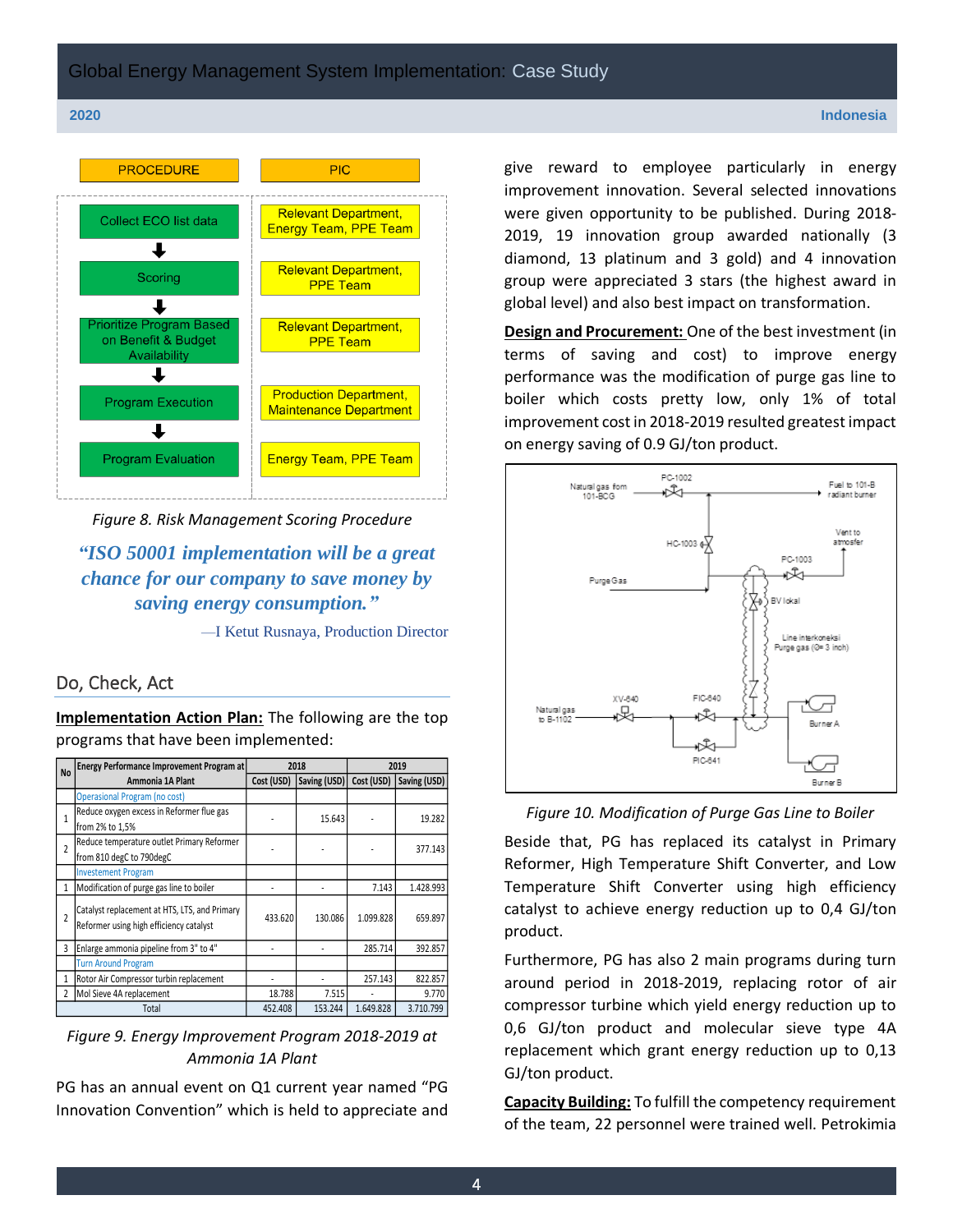Gresik has 4 (four) nationally certified energy manager and 4 (four) energy auditor respectively.

**Monitoring Measurement Plan:** Energy team has prepared monitoring measurement plan to ensure energy performance improvement.



*Figure 11. SEU Online Monitoring*

For operational control, PG has been implementing industry 4.0 concept where the critical parameter were integrated to DCS (Distributed Control System) and internal website *www.digifert.petrokimia-gresik.com*. Critical parameter also known as Key Operating Parameter (KOP) was set in threshold limit and connected to alarm to warn SEU operator to response based on operating procedure.

For objective target accomplishment, operational data from DCS is compared to daily baseline equations to get energy efficiency improvement as shown in Figure 12. In 2019 PG has reached 3.16% on energy efficiency and satisfy the top management.



*Figure 12. Energy Efficiency Improvement 2019*

**Verification and Validation:** Petrokimia Gresik has no issue related to equipment calibration since PG was certified ISO 17025. The monitoring measurement plan is verified by internal nationally certified energy manager and energy auditor and to be validated by top management. Energy performance is daily reported to Pupuk Indonesia group and yearly reported to government via POME (Online Energy Management Reporting System).

**Internal Audit and Management Review:** Internal audit was performed annually by internal certified auditor while annually Management Review is lead by Board of Director.

#### **Transparency**

Petrokimia Gresik publishes achievements related to energy efficiency and the success story of ISO 50001 implementation through following media :

### **Internal Organization:**

- Internal web portal (km.petrointernal.net)
- Internal magazine "GEMA"

#### **External Organization:**

- Videotrons located at PG neighborhood
- Banner located at PG neighborhood
- Official instagram PG

Regarding energy efficiency performance verification, Petrokimia Gresik as state-owned company reported the confidential data to :

- 1. Pupuk Indonesia group as daily report of energy performance.
- 2. Indonesian Ministry of Energy and Mineral Resources via Online Energy Management Reporting System (POME).
- 3. Indonesian Ministry of Environment and Forestry via PROPER.
- 4. Announce nationally via innovation competition at Subroto award